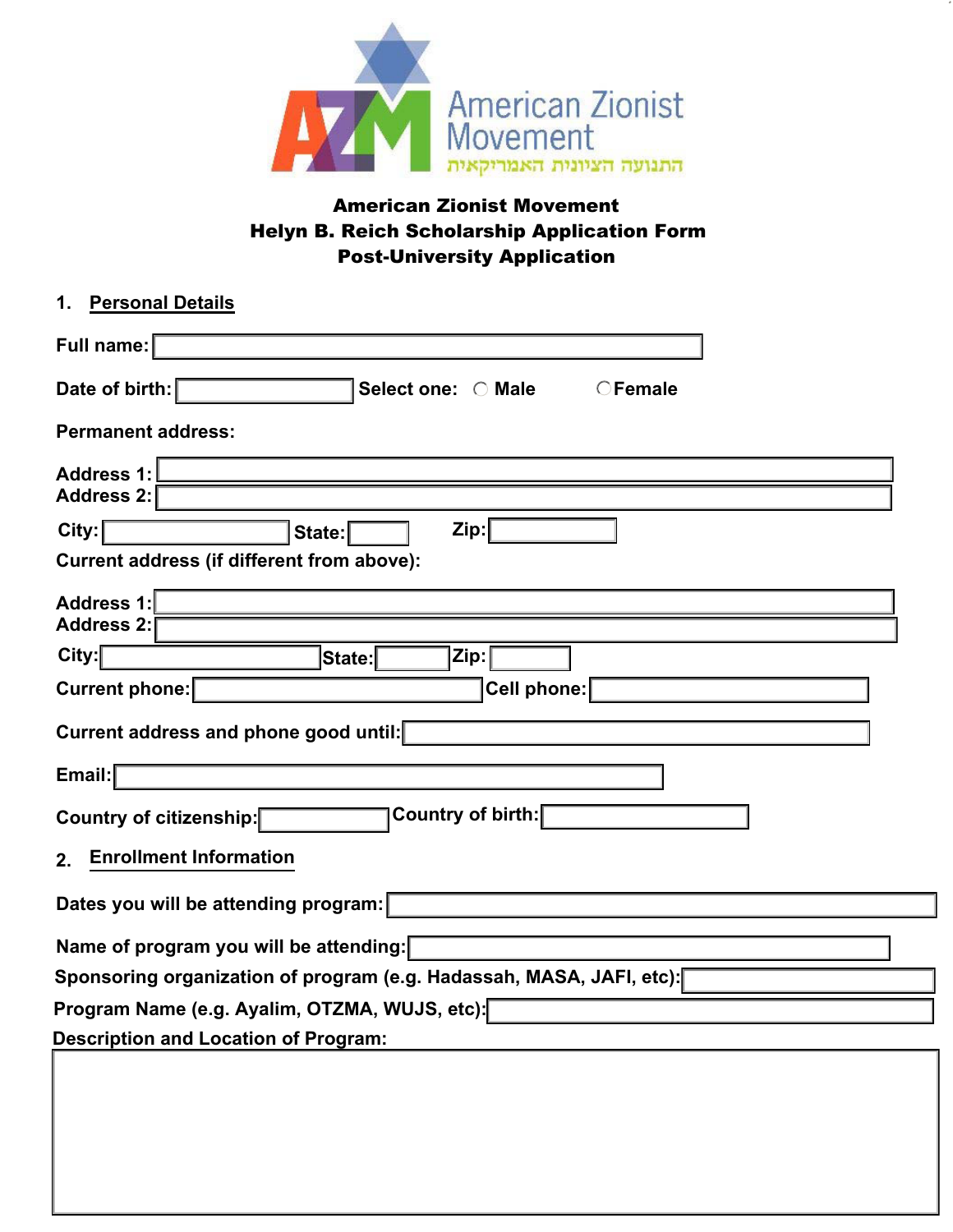## American Zionist Movement Helyn B. Reich Scholarship Application Form Page 2 Post-University Application

#### **3. Israel Involvement: Past and Projected Future**

**Have you visited or studied in Israel before?** Select one:  $\bigcirc$  Yes  $\bigcirc$  No

**If yes, please include the dates and purpose (i.e. study, family trip, organized trip, etc.) for up to your three most recent trips. There is space to describe each trip in more detail below.** 

| Dates: | <b>Purpose:</b> |
|--------|-----------------|
| Dates: | <b>Purpose:</b> |
| Dates: | Purpose:        |

**If any of the above trips were part of an organized program, please name the program and describe the program and your experience in more detail here:**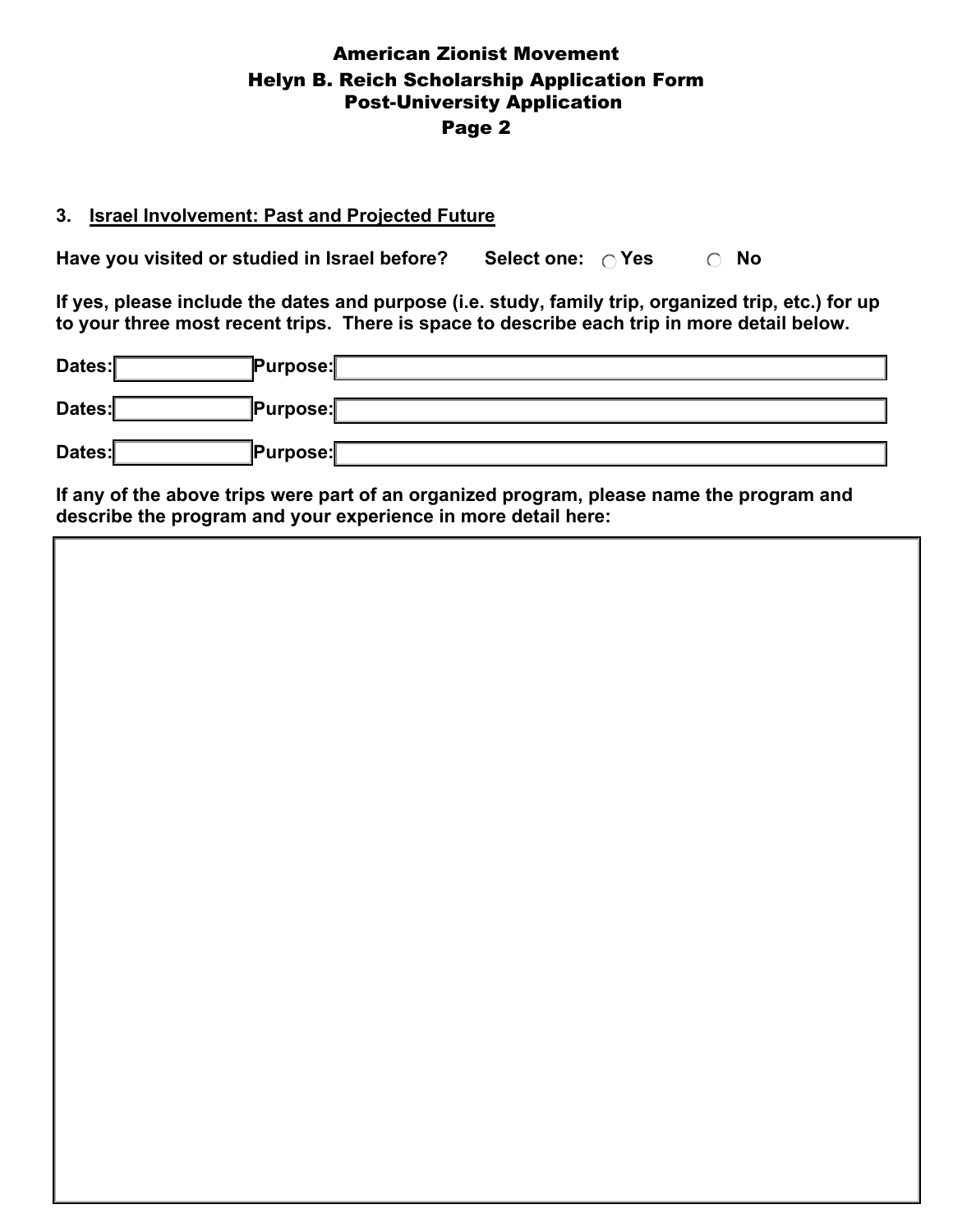# American Zionist Movement Helyn B. Reich Scholarship Application Form

#### Page 3

| Have you studied Hebrew before?                                              |  | Select one: CYes |  | $\circ$ No |                                                                                                       |  |
|------------------------------------------------------------------------------|--|------------------|--|------------|-------------------------------------------------------------------------------------------------------|--|
| If yes, how would you describe your level of both understanding and fluency? |  |                  |  |            |                                                                                                       |  |
| <b>Understanding:</b>                                                        |  |                  |  |            | Select one: O Beginner O Intermediate O Advanced O Native Speaker                                     |  |
| <b>Fluency:</b>                                                              |  |                  |  |            | Select one: $\bigcirc$ Beginner $\bigcirc$ Intermediate $\bigcirc$ Advanced $\bigcirc$ Native Speaker |  |
| Notes:                                                                       |  |                  |  |            |                                                                                                       |  |

**How do you envision your future involvement with Zionism and the Jewish community?** 

**How will this program of study in Israel advance both your professional and personal goals?**